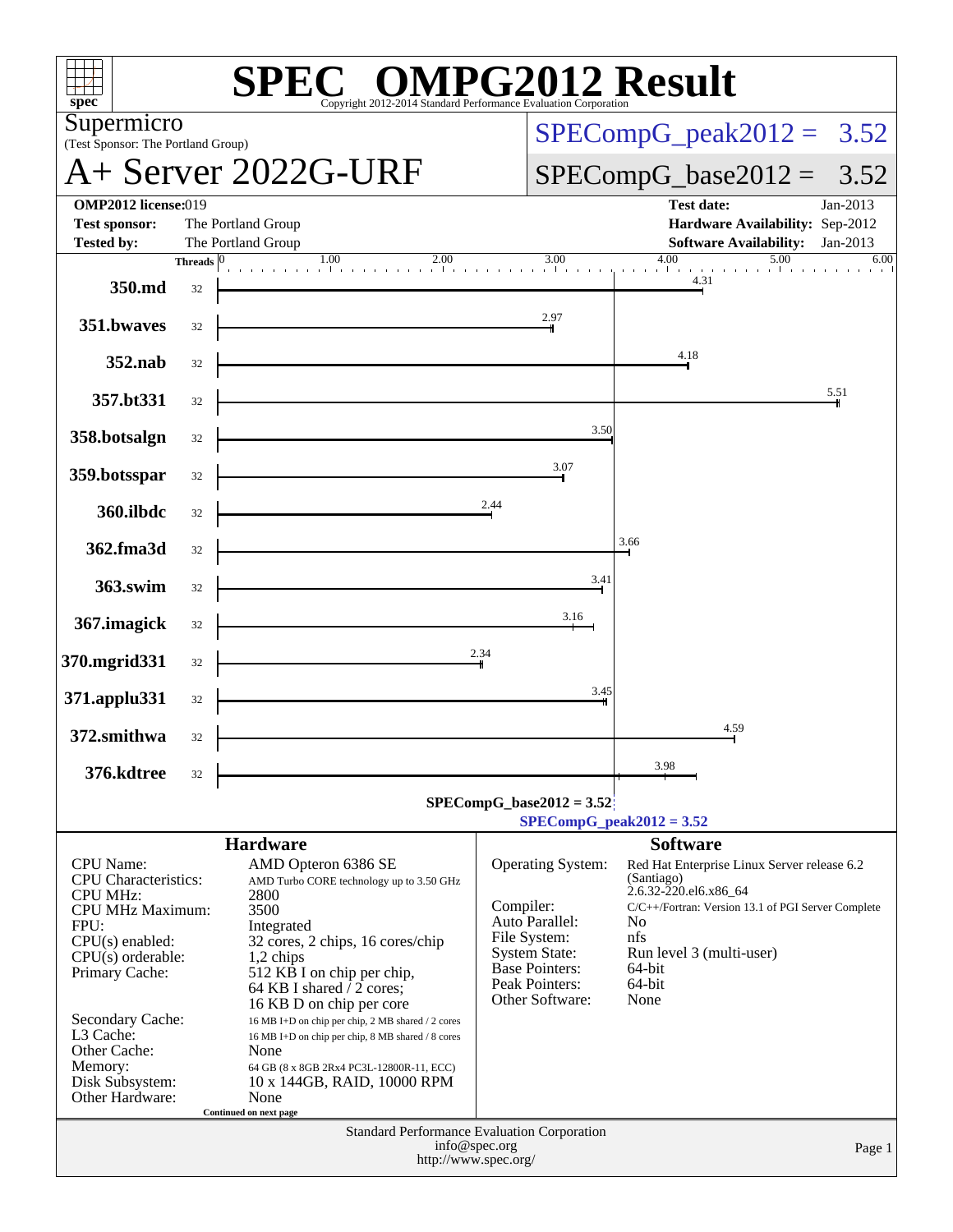

Supermicro

#### (Test Sponsor: The Portland Group) A+ Server 2022G-URF

 $SPECompG_peak2012 = 3.52$  $SPECompG_peak2012 = 3.52$ 

 $SPECompG_base2012 = 3.52$  $SPECompG_base2012 = 3.52$ 

**[OMP2012 license:](http://www.spec.org/auto/omp2012/Docs/result-fields.html#OMP2012license)** 019

**[Test sponsor:](http://www.spec.org/auto/omp2012/Docs/result-fields.html#Testsponsor)** The Portland Group

**[Tested by:](http://www.spec.org/auto/omp2012/Docs/result-fields.html#Testedby)** The Portland Group [Base Threads Run:](http://www.spec.org/auto/omp2012/Docs/result-fields.html#BaseThreadsRun) 32<br>Minimum Peak Threads: 32 [Minimum Peak Threads:](http://www.spec.org/auto/omp2012/Docs/result-fields.html#MinimumPeakThreads) 32<br>Maximum Peak Threads: 32

[Maximum Peak Threads:](http://www.spec.org/auto/omp2012/Docs/result-fields.html#MaximumPeakThreads)

| Test date:                             | Jan-2013 |
|----------------------------------------|----------|
| <b>Hardware Availability: Sep-2012</b> |          |
| <b>Software Availability:</b> Jan-2013 |          |

### **[Results Table](http://www.spec.org/auto/omp2012/Docs/result-fields.html#ResultsTable)**

| 32 | <b>Threads Seconds</b> | Ratio |                |                                                                                      |                | <b>Base</b>                                                                                                                                               |                              |                                                                      |              |                |                                                              |                | <b>Peak</b>                                                                                                                         |  |  |  |  |  |
|----|------------------------|-------|----------------|--------------------------------------------------------------------------------------|----------------|-----------------------------------------------------------------------------------------------------------------------------------------------------------|------------------------------|----------------------------------------------------------------------|--------------|----------------|--------------------------------------------------------------|----------------|-------------------------------------------------------------------------------------------------------------------------------------|--|--|--|--|--|
|    |                        |       | <b>Seconds</b> | Ratio                                                                                | <b>Seconds</b> | Ratio                                                                                                                                                     | <b>Threads</b>               | <b>Seconds</b>                                                       | <b>Ratio</b> | <b>Seconds</b> | <b>Ratio</b>                                                 | <b>Seconds</b> | <b>Ratio</b>                                                                                                                        |  |  |  |  |  |
|    | 1074                   | 4.31  | 1073           | 4.31                                                                                 | 1073           | 4.31                                                                                                                                                      | 32                           | 1074                                                                 | 4.31         | 1073           | 4.31                                                         | 1073           | 4.31                                                                                                                                |  |  |  |  |  |
| 32 | 1523                   | 2.97  | 1531           |                                                                                      | 1521           |                                                                                                                                                           | 32                           | 1523                                                                 | 2.97         | 1531           |                                                              | 1521           | 2.98                                                                                                                                |  |  |  |  |  |
| 32 | 933                    |       | 930            |                                                                                      | 930            |                                                                                                                                                           | 32                           | 933                                                                  |              | 930            |                                                              | 930            | 4.18                                                                                                                                |  |  |  |  |  |
| 32 | 859                    |       | 861            |                                                                                      | 860            |                                                                                                                                                           | 32                           | 859                                                                  | 5.52         | 861            |                                                              | 860            | 5.51                                                                                                                                |  |  |  |  |  |
| 32 | 1242                   |       | 1242           |                                                                                      | 1242           |                                                                                                                                                           | 32                           | 1242                                                                 |              | 1242           |                                                              | 1242           | 3.50                                                                                                                                |  |  |  |  |  |
| 32 | 1710                   | 3.07  | 1716           |                                                                                      | 1708           |                                                                                                                                                           | 32                           | 1710                                                                 | 3.07         | 1716           |                                                              | 1708           | 3.07                                                                                                                                |  |  |  |  |  |
| 32 | 1461                   |       | 1461           |                                                                                      | 1461           |                                                                                                                                                           | 32                           | 1461                                                                 | 2.44         | 1461           | 2.44                                                         | 1461           | 2.44                                                                                                                                |  |  |  |  |  |
| 32 | 1038                   |       | 1038           |                                                                                      | 1039           |                                                                                                                                                           | 32                           | 1038                                                                 |              | 1038           |                                                              | 1039           | 3.66                                                                                                                                |  |  |  |  |  |
| 32 | 1325                   |       | 1327           | 3.41                                                                                 | 1327           |                                                                                                                                                           | 32                           | 1325                                                                 | 3.42         | 1327           | 3.41                                                         | 1327           | 3.41                                                                                                                                |  |  |  |  |  |
| 32 | 2107                   |       | 2229           |                                                                                      | 2226           |                                                                                                                                                           | 32                           | 2107                                                                 |              | 2229           |                                                              | 2226           | 3.16                                                                                                                                |  |  |  |  |  |
| 32 | 1895                   |       | 1880           |                                                                                      | 1891           |                                                                                                                                                           | 32                           | 1895                                                                 |              | 1880           |                                                              | 1891           | 2.34                                                                                                                                |  |  |  |  |  |
| 32 | 1755                   |       | 1752           |                                                                                      | 1768           |                                                                                                                                                           | 32                           | 1755                                                                 |              | 1752           |                                                              | 1768           | 3.43                                                                                                                                |  |  |  |  |  |
| 32 | 1168                   |       | 1167           |                                                                                      | 1169           |                                                                                                                                                           | 32                           | 1168                                                                 |              | 1167           |                                                              | 1169           | 4.59                                                                                                                                |  |  |  |  |  |
| 32 | 1132                   |       | 1261           |                                                                                      | 1058           |                                                                                                                                                           | 32                           | 1132                                                                 |              | 1261           |                                                              | 1058           | 4.25                                                                                                                                |  |  |  |  |  |
|    |                        |       |                | 4.17<br>5.52<br>3.50<br>2.44<br>3.66<br>3.42<br>3.34<br>2.33<br>3.45<br>4.59<br>3.98 |                | 2.96<br>4.18<br>5.50<br><b>3.50</b><br>3.06<br>2.44<br>3.66<br>3.15<br>2.35<br>3.46<br>4.59<br>3.57<br>Results appear in the order in which they were run | 5.51<br>2.44<br>3.41<br>2.34 | 2.98<br>4.18<br>3.50<br>3.07<br>3.66<br>3.16<br>3.43<br>4.59<br>4.25 |              |                | 4.17<br>3.50<br>3.66<br>3.34<br>2.33<br>3.45<br>4.59<br>3.98 | 3.50           | 2.96<br>4.18<br>5.50<br>3.06<br>3.66<br>3.15<br>2.35<br>3.46<br>4.59<br>3.57<br>Rold underlined text indicates a median measurement |  |  |  |  |  |

Results appear in the [order in which they were run.](http://www.spec.org/auto/omp2012/Docs/result-fields.html#RunOrder) Bold underlined text [indicates a median measurement.](http://www.spec.org/auto/omp2012/Docs/result-fields.html#Median)

### **[Platform Notes](http://www.spec.org/auto/omp2012/Docs/result-fields.html#PlatformNotes)**

 Sysinfo program /scratch/cparrott/OMP2012\_v1.0/Docs/sysinfo \$Rev: 395 \$ \$Date:: 2012-07-25 #\$ 8f8c0fe9e19c658963a1e67685e50647 running on piledriver Tue Jan 29 16:28:23 2013

 This section contains SUT (System Under Test) info as seen by some common utilities. To remove or add to this section, see: <http://www.spec.org/omp2012/Docs/config.html#sysinfo>

 From /proc/cpuinfo model name : AMD Opteron(tm) Processor 6386 SE 2 "physical id"s (chips) 32 "processors" cores, siblings (Caution: counting these is hw and system dependent. The following excerpts from /proc/cpuinfo might not be reliable. Use with caution.) cpu cores : 8 siblings : 16 physical 0: cores 0 1 2 3 4 5 6 7 physical 1: cores 0 1 2 3 4 5 6 7 cache size : 2048 KB

Continued on next page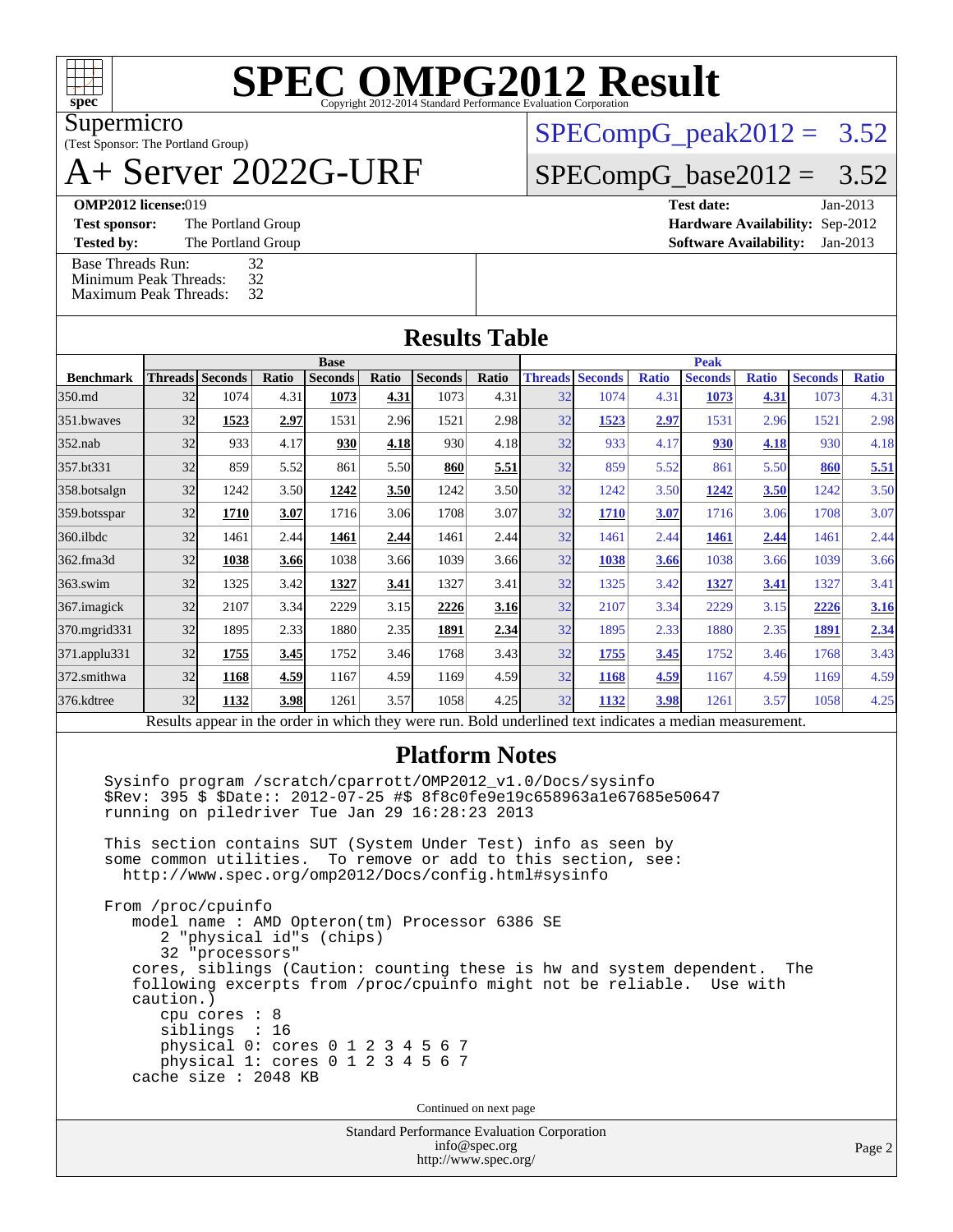

(Test Sponsor: The Portland Group) Supermicro

A+ Server 2022G-URF

 $SPECompG<sub>peak2012</sub> = 3.52$ 

 $SPECompG_base2012 = 3.52$  $SPECompG_base2012 = 3.52$ 

**[Test sponsor:](http://www.spec.org/auto/omp2012/Docs/result-fields.html#Testsponsor)** The Portland Group **[Hardware Availability:](http://www.spec.org/auto/omp2012/Docs/result-fields.html#HardwareAvailability)** Sep-2012 **[Tested by:](http://www.spec.org/auto/omp2012/Docs/result-fields.html#Testedby)** The Portland Group **[Software Availability:](http://www.spec.org/auto/omp2012/Docs/result-fields.html#SoftwareAvailability)** Jan-2013

**[OMP2012 license:](http://www.spec.org/auto/omp2012/Docs/result-fields.html#OMP2012license)**019 **[Test date:](http://www.spec.org/auto/omp2012/Docs/result-fields.html#Testdate)** Jan-2013

#### **[Platform Notes \(Continued\)](http://www.spec.org/auto/omp2012/Docs/result-fields.html#PlatformNotes)**

From /proc/meminfo<br>MemTotal: 66087492 kB HugePages\_Total: 0<br>Hugepagesize: 2048 kB Hugepagesize:

 /usr/bin/lsb\_release -d Red Hat Enterprise Linux Server release 6.2 (Santiago)

 From /etc/\*release\* /etc/\*version\* redhat-release: Red Hat Enterprise Linux Server release 6.2 (Santiago) system-release: Red Hat Enterprise Linux Server release 6.2 (Santiago) system-release-cpe: cpe:/o:redhat:enterprise\_linux:6server:ga:server

 uname -a: Linux piledriver 2.6.32-220.el6.x86\_64 #1 SMP Wed Nov 9 08:03:13 EST 2011 x86\_64 x86\_64 x86\_64 GNU/Linux

run-level 3 Nov 9 14:31

SPEC is set to: /scratch/cparrott/OMP2012\_v1.0<br>Filesystem Type Size Used Avail Use% Filesystem Type Size Used Avail Use% Mounted on filer01.pgi.net:/vol/vol1/scratch nfs 727G 129G 598G 18% /proj/scratch

Additional information from dmidecode:

(End of data from sysinfo program)

### **[General Notes](http://www.spec.org/auto/omp2012/Docs/result-fields.html#GeneralNotes)**

 Software Environment: export MP\_BIND=yes ulimit -s unlimited

### **[Base Compiler Invocation](http://www.spec.org/auto/omp2012/Docs/result-fields.html#BaseCompilerInvocation)**

[C benchmarks](http://www.spec.org/auto/omp2012/Docs/result-fields.html#Cbenchmarks): [pgcc](http://www.spec.org/omp2012/results/res2013q1/omp2012-20130205-00018.flags.html#user_CCbase_pgcc_l)

[C++ benchmarks:](http://www.spec.org/auto/omp2012/Docs/result-fields.html#CXXbenchmarks) [pgCC](http://www.spec.org/omp2012/results/res2013q1/omp2012-20130205-00018.flags.html#user_CXXbase_pgcpp_l_ab9852b71f93c2d78825bb6ac07dfa02)

[Fortran benchmarks](http://www.spec.org/auto/omp2012/Docs/result-fields.html#Fortranbenchmarks): [pgfortran](http://www.spec.org/omp2012/results/res2013q1/omp2012-20130205-00018.flags.html#user_FCbase_pgfortran_l)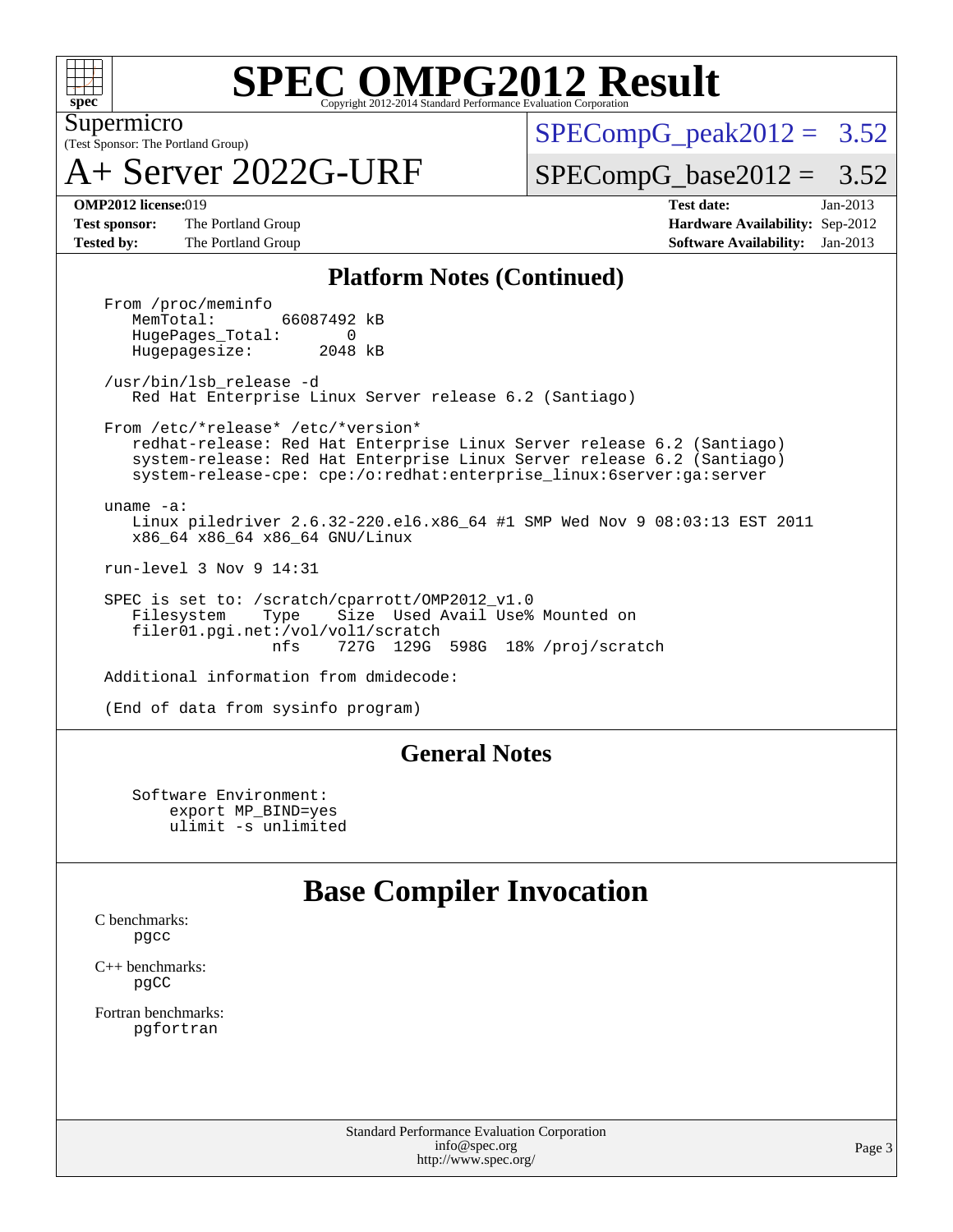

(Test Sponsor: The Portland Group) Supermicro

A+ Server 2022G-URF

 $SPECompG_peak2012 = 3.52$  $SPECompG_peak2012 = 3.52$ 

 $SPECompG_base2012 = 3.52$  $SPECompG_base2012 = 3.52$ 

**[OMP2012 license:](http://www.spec.org/auto/omp2012/Docs/result-fields.html#OMP2012license)**019 **[Test date:](http://www.spec.org/auto/omp2012/Docs/result-fields.html#Testdate)** Jan-2013 **[Test sponsor:](http://www.spec.org/auto/omp2012/Docs/result-fields.html#Testsponsor)** The Portland Group **[Hardware Availability:](http://www.spec.org/auto/omp2012/Docs/result-fields.html#HardwareAvailability)** Sep-2012 **[Tested by:](http://www.spec.org/auto/omp2012/Docs/result-fields.html#Testedby)** The Portland Group **[Software Availability:](http://www.spec.org/auto/omp2012/Docs/result-fields.html#SoftwareAvailability)** Jan-2013

### **[Base Portability Flags](http://www.spec.org/auto/omp2012/Docs/result-fields.html#BasePortabilityFlags)**

 350.md: [-Mfree](http://www.spec.org/omp2012/results/res2013q1/omp2012-20130205-00018.flags.html#user_baseFPORTABILITY350_md_Mfree) 351.bwaves: [-mcmodel=medium](http://www.spec.org/omp2012/results/res2013q1/omp2012-20130205-00018.flags.html#user_baseFPORTABILITY351_bwaves_mcmodel_medium) 357.bt331: [-mcmodel=medium](http://www.spec.org/omp2012/results/res2013q1/omp2012-20130205-00018.flags.html#user_baseFPORTABILITY357_bt331_mcmodel_medium) 363.swim: [-mcmodel=medium](http://www.spec.org/omp2012/results/res2013q1/omp2012-20130205-00018.flags.html#user_baseFPORTABILITY363_swim_mcmodel_medium)

**[Base Optimization Flags](http://www.spec.org/auto/omp2012/Docs/result-fields.html#BaseOptimizationFlags)**

[C benchmarks](http://www.spec.org/auto/omp2012/Docs/result-fields.html#Cbenchmarks):

[-mp](http://www.spec.org/omp2012/results/res2013q1/omp2012-20130205-00018.flags.html#user_CCbase_mp) [-fast](http://www.spec.org/omp2012/results/res2013q1/omp2012-20130205-00018.flags.html#user_CCbase_fast) [-Mipa=fast](http://www.spec.org/omp2012/results/res2013q1/omp2012-20130205-00018.flags.html#user_CCbase_Mipa_fast) [-Mipa=inline](http://www.spec.org/omp2012/results/res2013q1/omp2012-20130205-00018.flags.html#user_CCbase_Mipa_inline) [-Msmartalloc=huge](http://www.spec.org/omp2012/results/res2013q1/omp2012-20130205-00018.flags.html#user_CCbase_Msmartalloc_huge) [-Mfprelaxed](http://www.spec.org/omp2012/results/res2013q1/omp2012-20130205-00018.flags.html#user_CCbase_Mfprelaxed)

[C++ benchmarks:](http://www.spec.org/auto/omp2012/Docs/result-fields.html#CXXbenchmarks)

[-mp](http://www.spec.org/omp2012/results/res2013q1/omp2012-20130205-00018.flags.html#user_CXXbase_mp) [-fast](http://www.spec.org/omp2012/results/res2013q1/omp2012-20130205-00018.flags.html#user_CXXbase_fast) [-Mipa=fast](http://www.spec.org/omp2012/results/res2013q1/omp2012-20130205-00018.flags.html#user_CXXbase_Mipa_fast) [-Mipa=inline](http://www.spec.org/omp2012/results/res2013q1/omp2012-20130205-00018.flags.html#user_CXXbase_Mipa_inline) [-Msmartalloc=huge](http://www.spec.org/omp2012/results/res2013q1/omp2012-20130205-00018.flags.html#user_CXXbase_Msmartalloc_huge) [-Mfprelaxed](http://www.spec.org/omp2012/results/res2013q1/omp2012-20130205-00018.flags.html#user_CXXbase_Mfprelaxed)

[Fortran benchmarks](http://www.spec.org/auto/omp2012/Docs/result-fields.html#Fortranbenchmarks):

[-mp](http://www.spec.org/omp2012/results/res2013q1/omp2012-20130205-00018.flags.html#user_FCbase_mp) [-fast](http://www.spec.org/omp2012/results/res2013q1/omp2012-20130205-00018.flags.html#user_FCbase_fast) [-Mipa=fast](http://www.spec.org/omp2012/results/res2013q1/omp2012-20130205-00018.flags.html#user_FCbase_Mipa_fast) [-Mipa=inline](http://www.spec.org/omp2012/results/res2013q1/omp2012-20130205-00018.flags.html#user_FCbase_Mipa_inline) [-Msmartalloc=huge](http://www.spec.org/omp2012/results/res2013q1/omp2012-20130205-00018.flags.html#user_FCbase_Msmartalloc_huge) [-Mfprelaxed](http://www.spec.org/omp2012/results/res2013q1/omp2012-20130205-00018.flags.html#user_FCbase_Mfprelaxed)

## **[Peak Optimization Flags](http://www.spec.org/auto/omp2012/Docs/result-fields.html#PeakOptimizationFlags)**

[C benchmarks](http://www.spec.org/auto/omp2012/Docs/result-fields.html#Cbenchmarks):

 352.nab: basepeak = yes 358.botsalgn: basepeak = yes 359.botsspar: basepeak = yes 367.imagick: basepeak = yes 372.smithwa: basepeak = yes [C++ benchmarks:](http://www.spec.org/auto/omp2012/Docs/result-fields.html#CXXbenchmarks) 376.kdtree: basepeak = yes [Fortran benchmarks](http://www.spec.org/auto/omp2012/Docs/result-fields.html#Fortranbenchmarks): 350.md: basepeak = yes 351.bwaves: basepeak = yes  $357.bt331:$  basepeak = yes 360.ilbdc: basepeak = yes  $362$ .fma $3d$ : basepeak = yes

Continued on next page